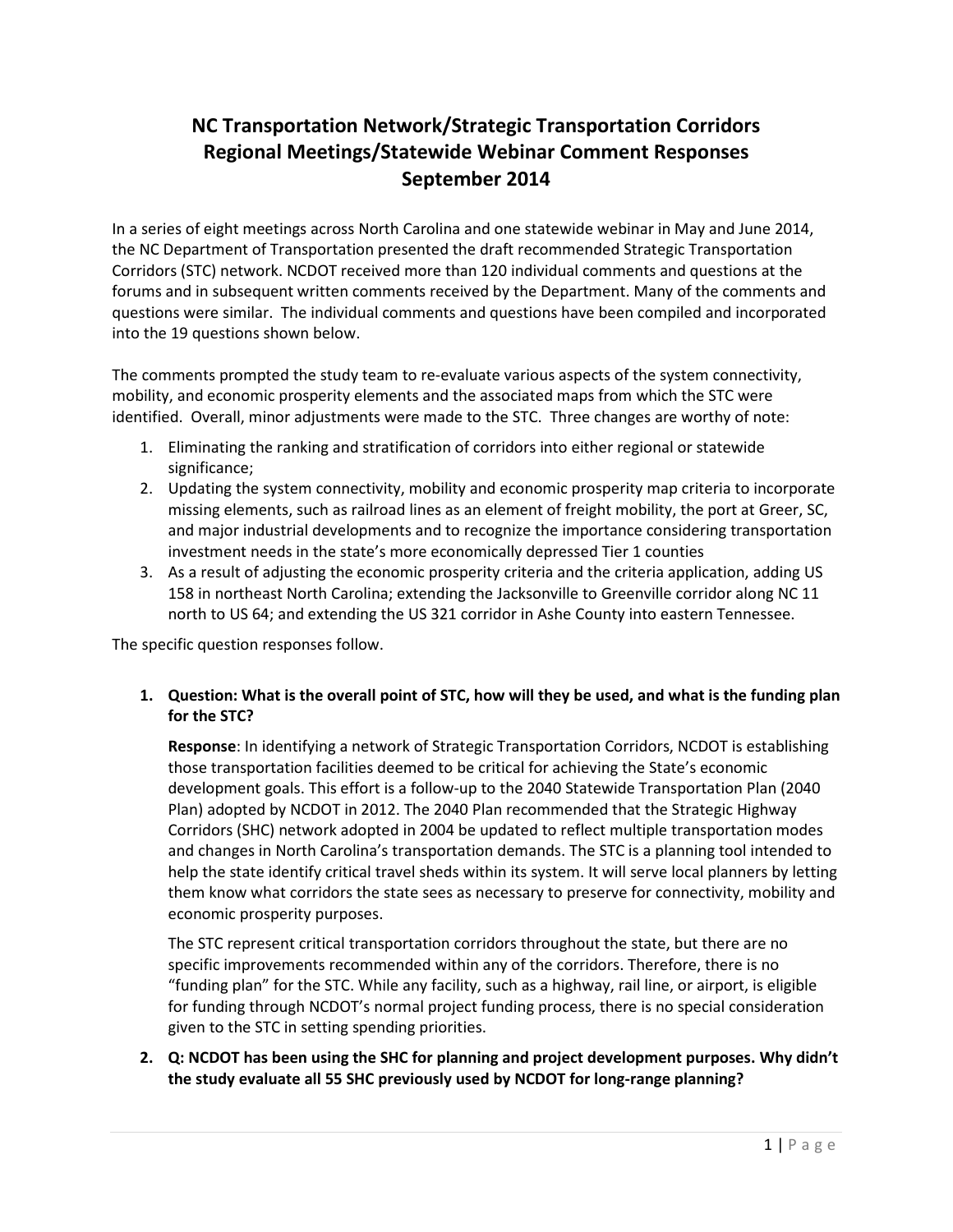R: The STC process was designed to analyze the transportation system with a fresh set of eyes, based on goals, objectives, and criteria consistent with NCDOT's current overall goals and objectives. As such, this process did not start with the 55 SHC, nor were they specifically evaluated during this effort. The STC process involved identifying those corridors that best support the three transportation goals of system connectivity, mobility and economic prosperity. The result was the identification of 25 corridors considered critical for achieving those goals.

# 3. Q: How do the STC consider multiple modes in setting corridor recommendations?

R: In defining the STC, any transportation facility that met the goals of improving system connectivity, enhancing movement of high volumes of people or goods, and promoting broad economic prosperity was considered for inclusion. This was meant to recognize that an optimum strategic network would contain corridors that provide multimodal opportunity for mobility and economic development. Rail lines are incorporated into the corridors shown, and activity and movements at airports and ports also were incorporated into the corridor recommendations.

# 4. Q: Why do the STC only focus on existing corridors and exclude future new location routes?

R: NCDOT generally considers that North Carolina's transportation system is a mature system, accessing most areas of the state with at least basic services. In question is not the need for more miles of highway or rail, or more airports or seaports, but rather the types of service, in terms of speed or reliability that the system provides. Certainly there are some exceptions, primarily where cooperative initiatives with our neighboring states are involved such as with proposed high speed rail to Virginia, or expanded interstate highways, but even those are more about improving existing highways than building new ones.

# 5. Q: How do the STC reflect future conditions, such as population growth, or new activity centers and economic development projects?

R: The Governor's Logistics Task Force (GLTF), which conducted a review of the state's freight logistics needs to maintain and enhance economic activity, identified in its Seven Portals Study a series of "logistics villages" that could be hubs of future economic development activity. These hubs are anticipated to be in areas of current rapid population growth, as well as in areas where natural resources, transportation infrastructure, or industrial attractors provide opportunity for such projects. The Seven Portals study evaluated the readiness of about three dozen potential development sites for potential and readiness for development. The Strategic Corridors study team used that evaluation prepared for the GLTF to identify about two dozen logistics villages with development potential in the future. The NCTN/STC study considered the vicinity of these logistics villages as population and employment growth areas.

# 6. Q: Do the corridors consider the NC Department of Commerce's designation of economically depressed areas (Tier 1) and consider that transportation improvements are needed in these areas to create significant activity centers?

R: Responsive to comments received during public review of the draft STC, NCDOT revised the economic prosperity criteria used to define STC to identify principal transportation facilities providing access and mobility to counties identified as being Tier 1 counties. For example, US 158 traversing northeast North Carolina was identified as a critical facility for providing access to jobs or for improving prospects for new industrial locations.

#### 7. Q: In considering mobility needs, how were traffic volumes for rural and urban areas used?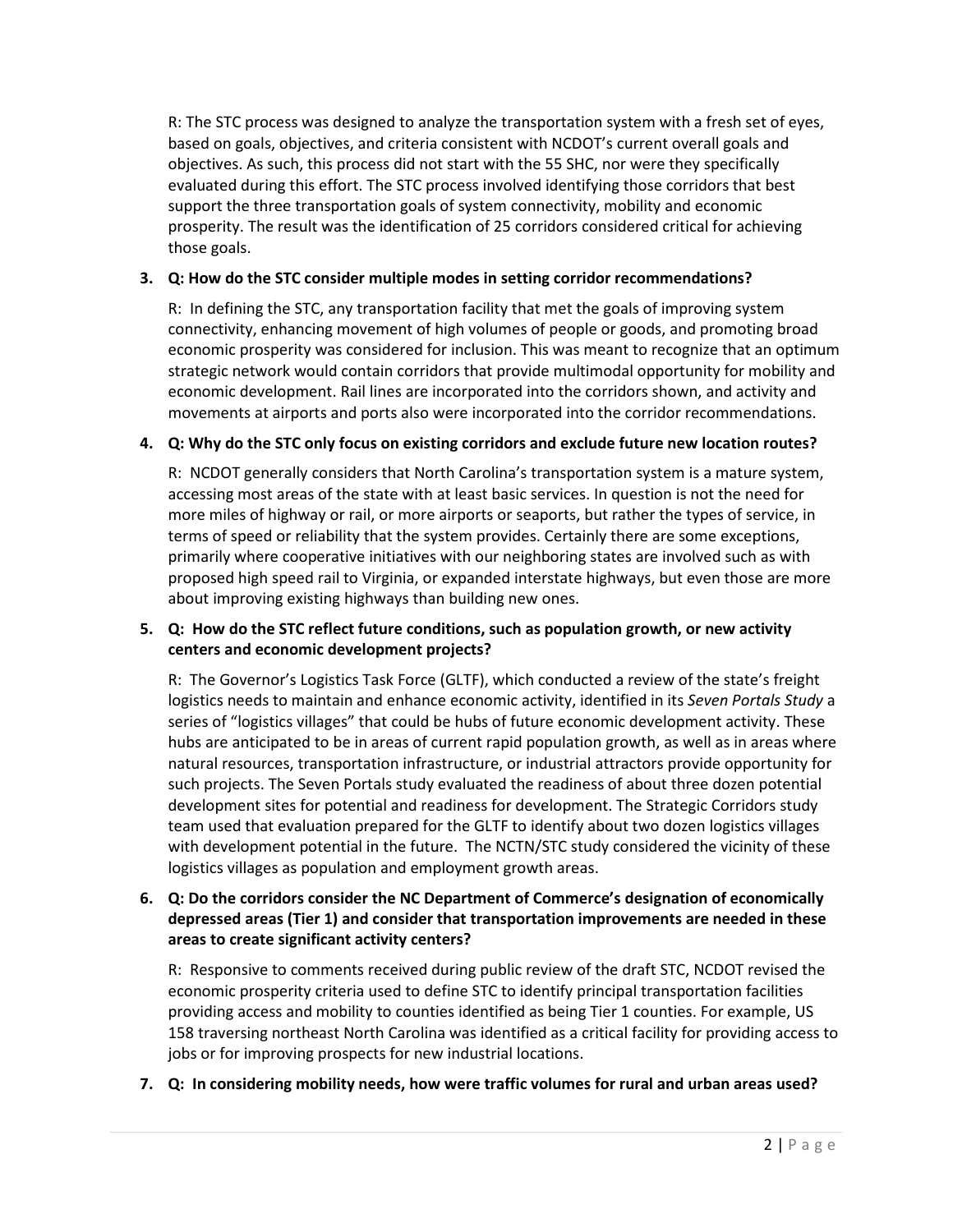R: A basic consideration in identifying the STC network was ability of transportation facilities to move large volumes of people or goods across longer distances. NCDOT's statewide travel demand model was used to identify high volume rural or urban/suburban highways. For the rail system, rail tonnage data developed by the GLTF in preparing the Maritime Strategies Report was used to identify high volume rail lines critical to North Carolina businesses.

# 8. Q: How did the mobility needs map allow for significant traffic increases during peak tourist seasons?

R: Concern was expressed by commenters that the average daily traffic data generated by NCDOT's statewide travel demand model would not adequately recognize the heavy peak tourist season traffic experienced in areas such as the Outer Banks or the Great Smoky Mountains National Park and Cherokee, and by extension the mobility challenges of those areas. While it is recognized that traffic "peaking" in these areas is not fully captured in the average daily traffic data generated by the model, the areas most likely to experience high seasonal traffic variation as well as high tourism activity are identified as primary tourism activity centers, and key access routes to those areas have been identified.

#### 9. Q: What are prosperity zones and what was the study attempting to gauge with them?

R: The NC Department of Commerce established eight prosperity zones in the state. The zones are administrative regions designed to help coordinate economic development activities across a number of state agencies and geographic regions. The STC effort used the prosperity zone boundaries as the basis of identifying where stakeholder meetings for the study would take place. The study also used data from the Department of Commerce within those administrative regions to help define some elements of the economic prosperity goal and sought to consider needed connectivity between the zones as an element of the nominated STC.

# 10. Q: Why were sales receipts used instead of visitor counts to identify economic activity centers, since sales receipts favor urban areas?

Study metrics were vetted with the leaders of NCDOT departments; an Advisory Group made of up transportation and planning agency representatives; and leaders of business, tourism and economic development organizations. These stakeholders determined that visitor counts at major destinations did not provide an adequate measure of overall tourism activity and that sales receipts within NC counties would provide a better picture of the economic impact and potential of tourism activity.

# 11. Q: Is more information available about the details of the scoring process and the rationale for the stratification of corridors into statewide or regional categories? (Specific question about the scoring process included a request to explain how truck traffic was incorporated.)

R: This question pertained to the rating of nominated STC in stratifying them as corridors of either statewide or regional significance. As a result of comments received during the review process, NCDOT has decided not to pursue this stratification, thereby making it unnecessary to provide scoring details.

#### 12. Q: How was North Carolina's agricultural economy considered in identifying the STC?

R: Agricultural activity was not specifically considered in defining STC elements.

#### 13. Q: Is the data that was used to identify STC elements available?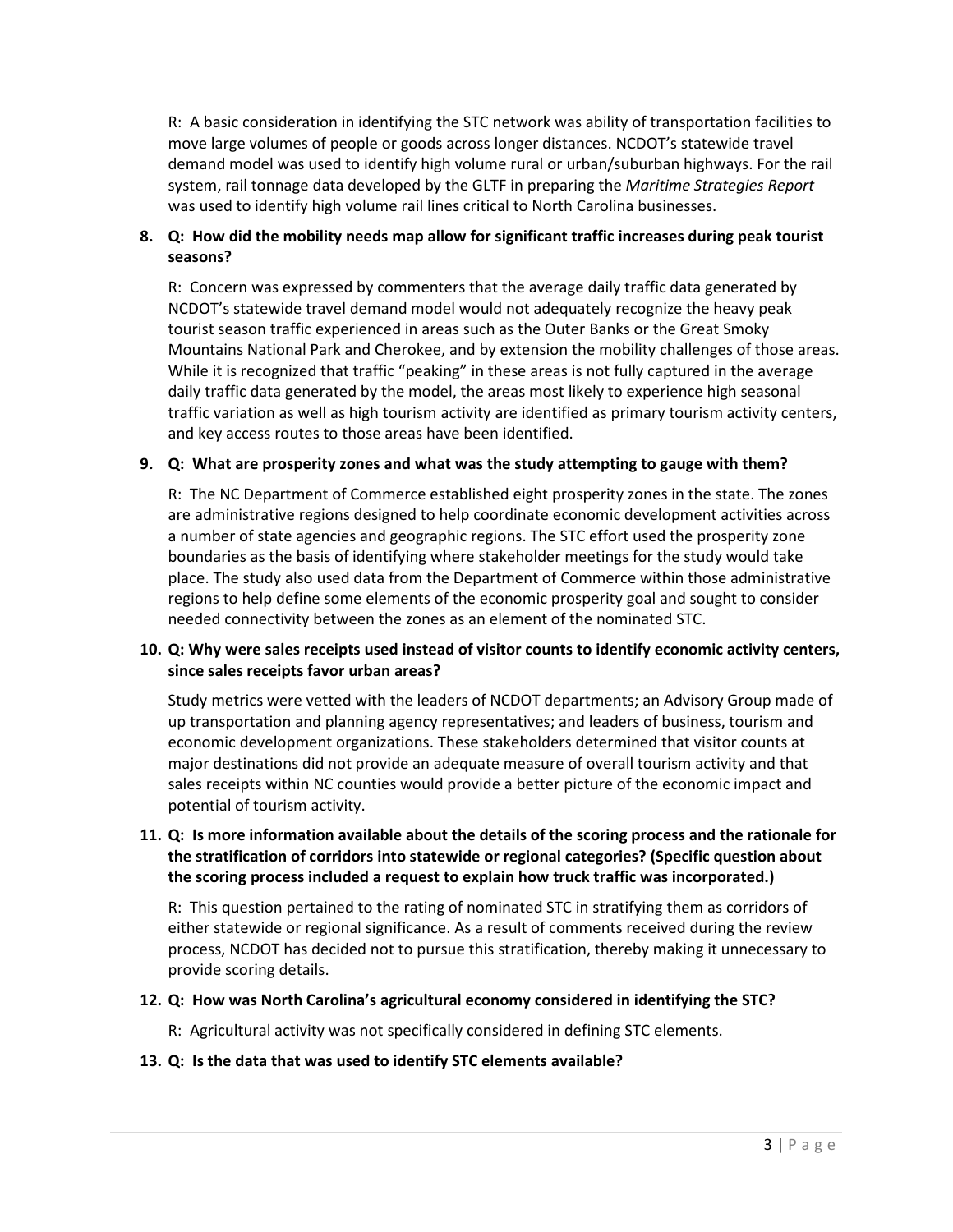R: The final STC report will include data used in developing the connectivity, mobility and economic prosperity maps. The final report will be available online.

# 14. Q: Will you incorporate missing elements identified during the stakeholder involvement process, such as rail lines, inland ports, hurricane evacuation routes, and shallow draft inlets?

R: Following the public meetings, the study team reviewed all comments and considered whether elements, such as those mentioned in the question, had been overlooked or should be added based on refinements of the STC identification criteria. As a result, some elements, such as the Wanchese Seafood Industrial Park and the Greer, SC inland port, were added as activity centers. Hurricane evacuation routes have not been added as STC elements. The study team also conferred with NCDOT's Rail Division to ensure that strategic rail segments were included. During this effort, it was recognized that every roadway leading inland from the coast is a hurricane evacuation route, with no roadway corridor being strategically more important than another.

# 15. Q: How will NCDOT ensure consistency with adjacent states' strategic corridors?

R: In developing the STC, consideration has been given to strategic corridor planning in adjacent states. Virginia has a well-defined system of "Corridors of Strategic Significance," and South Carolina has identified multiple strategic corridors within their definitions that connect to North Carolina. These were considered in identifying NC transportation elements that met the connectivity goal, but North Carolina's STC do not attempt to match adjacent states' strategic corridors.

# 16. Q: How does STC relate to funding projects under the state's Strategic Transportation Investments (STI) process now and in the future?

R: There is no direct or regulatory relationship between the STC and STI at the current time. STI is about funding allocations for NCDOT's six-year work program, while the STC are about establishing consistency in long-range planning for broad corridors. Scoring of projects under STI is very prescriptive according to HB 817, which created the initiative. Neither STI scoring or the project prioritization process are impacted for proposed projects located on the STC. Similarly, in defining the STC network, no consideration has been given to whether a project on the STC would be eligible for funding under STI. In order for the STC to influence or be a part of the STI process, amendments to the STI legislation would be required.

# 17. Q: How will identification of strategic corridors be helpful to MPOs and RPOs assuming all of the STC end up on the STI statewide tier?

R: As stated earlier, there is no direct relationship between STC and STI, nor does STC recommend specific transportation improvements, therefore one should not assume that the STC will end up on the statewide tier. Since the STC effort is a broad planning tool identifying the state's critical transportation corridors for preserving connectivity, mobility and economic prosperity throughout the state, MPOs and RPOs should consider the STC as they develop local transportation plans to ensure consistency with the statewide perspective provided by the STC.

# 18. Q: How will the STC be updated and is there a process in place for making changes or amendments?

R: NCDOT anticipates periodic updates to the STC, although a timeline for regular updates has not been established. Procedures for amending the STC will be included in the final report for the STC study.